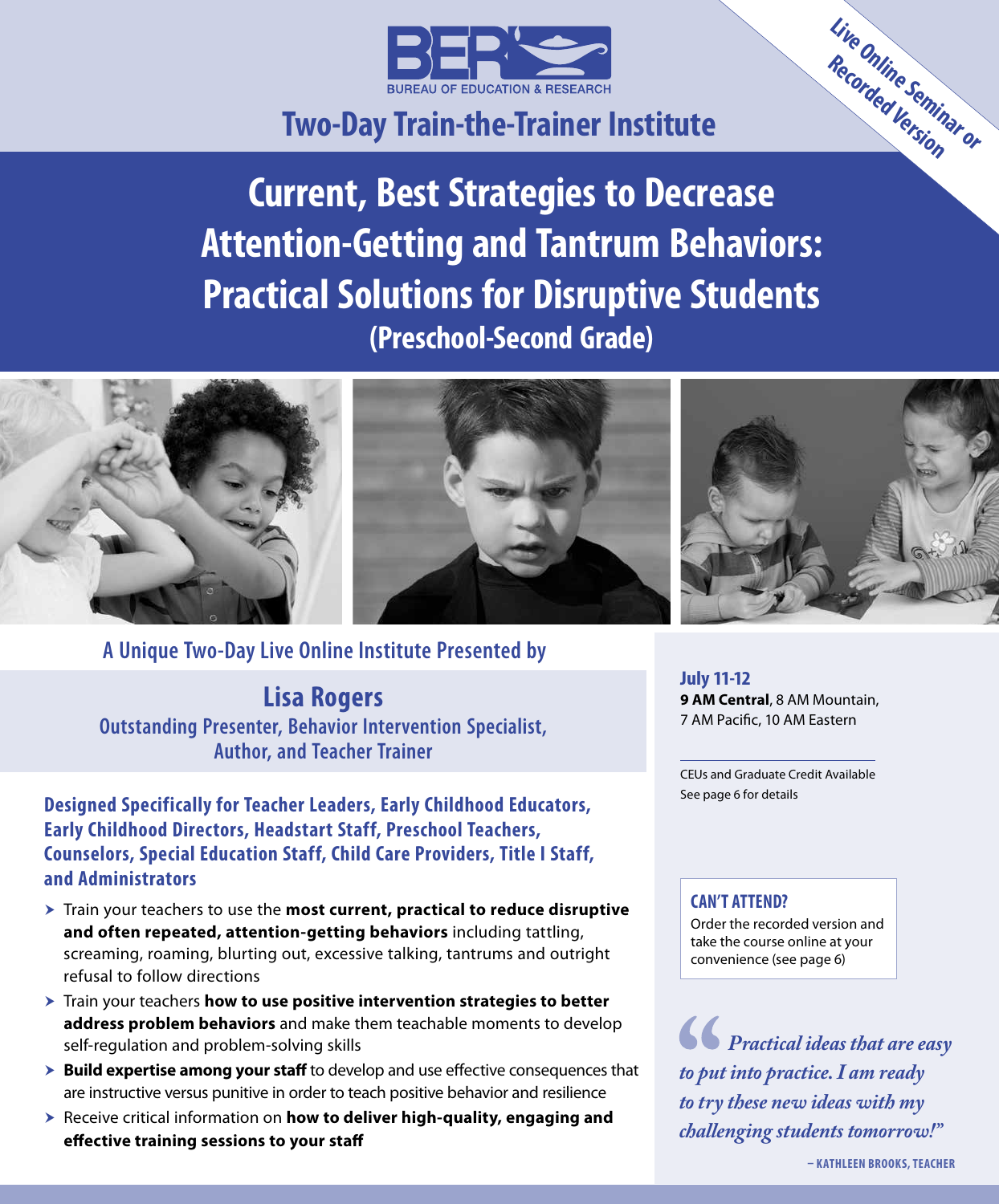# Practical Ideas and Strategies

Do you have students who present challenging behaviors that disrupt their learning and the learning of others? Do some of these behaviors include tattling, screaming, roaming, blurting out, excessive talking, tantrums and even outright refusal? Of course the answer is yes! While the percentage of students who engage in these types of disruptive behaviors may be small, the impact can feel and be much more significant. This two-day training is designed to give you the tools and strategies to address the needs of these specific students who struggle the most with challenging behaviors.

**Lisa Rogers**, outstanding presenter and behavior intervention specialist, has designed this **fast-paced, strategy-packed, train-the-trainer opportunity to train your teachers and** 

**staff** to use practical solutions to teach the skills that will help your students be successful, both socially and academically. You will learn dozens of strategies to use immediately to reach your students who lack the skills to follow directions, share, take turns, stay focused and remain calm in stressful situations. In addition, ideas for simple, yet highly effective visual cues, ways to talk about behavior and thinking, and positive intervention strategies to use when you need to address problem behaviors, will all be given.

This two-day train-the-trainer institute focuses on how to apply strategies to address the most difficult behaviors and implement a comprehensive plan for prevention that works for typically developing students as well as those with special needs. Participants who attend will begin to build expertise in applying **specific interventions to significantly decrease attention-getting behaviors**  that repeatedly disrupt class time and get in the way of students' learning and teachers' teaching.

# **A Practical, Two-Day Train-the-Trainer Institute to Train Your Teachers to Reduce Repeated Attention‑Getting, Tantrum and Challenging Behaviors**

Send one or more staff members or a team to this training program and they will return to your school(s) with professional development strategies and resources to support and train your teachers to work effectively with young students' challenging behaviors. Participants will learn:

- **• Practical and doable strategies to reduce repeated, attention-getting behaviors**
- **• Ways to decrease tantrum behaviors that frequently turn into episodes**
- **• How to analyze the function of a behavior to develop a meaningful and strategic plan of action**
- **• How traditional management systems may exacerbate problem behaviors**
- **• Practical strategies to develop young children's self-regulation skills**



# **This Two Day Train-the-Trainer Program is Cost Effective**

If you are interested in providing high-quality training in working with challenging behaviors of young students to your teachers, school(s) or district, this is the perfect opportunity. Send one teacher or a team and they will leave with an extensive digital resource training handbook filled with the tools needed for their own training. The focus of the two-day training will be on implementing the crucial components necessary to decrease attention getting and tantrum behaviors.



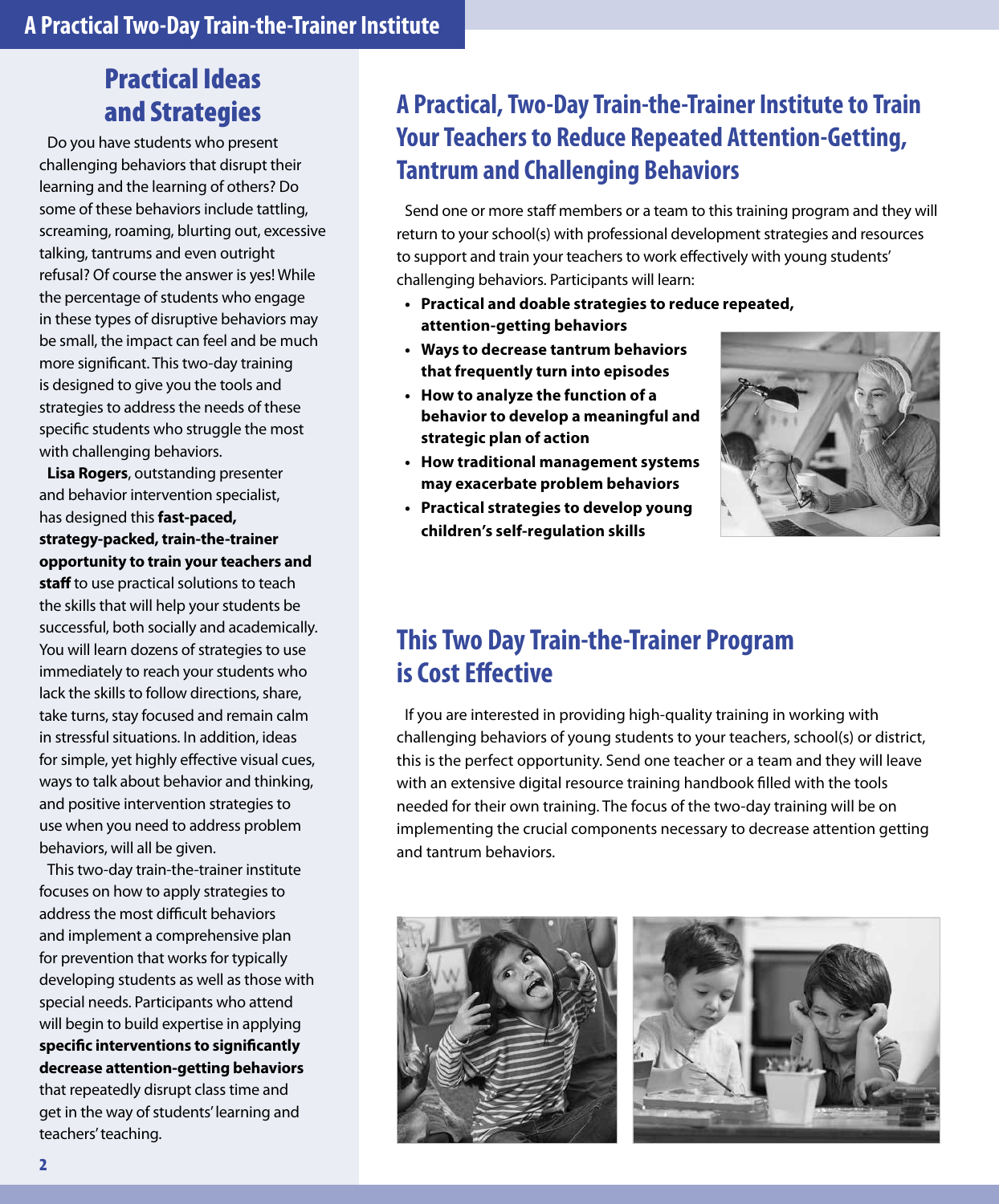# **Outstanding Strategies You Can Use Immediately**

- **Example 2 Specific strategies to significantly decrease attention-getting > behaviors** that repeatedly disrupt class time and get in the way of students' learning and teachers' instructional time
- **Tips for developing and delivering high-impact training** for your teachers – whether it be short and quick or longer sessions
- **> Powerful strategies to engage staff** in productive conversations about students' challenging behaviors
- h Guidance for facilitating training to **target students who struggle** with behavior
- h Teach students to **develop skills that will help them be successful**, both socially and academically
- > How to **help students learn appropriate behavior** through instruction, practice, feedback and encouragement
- h Develop a toolkit **of consequences that are instructive and teach replacement behaviors**
- **h** Make transition times fast and easy using visual and auditory cues
- **h** Assess the function of behaviors through different data collection tools
- **h** Innovative ideas for **making minor adjustments** to classroom structure for greater results
- h Specific strategies to **teach students to regulate their thinking, emotions and behavior**
- $\triangleright$  **Visual tools to scaffold for success** to clarify expectations and provide reinforcement
- h Increase your students' ability to **focus and stay engaged**
- h Practical ways to **prevent conflict due to frustration**, compounded by a lack of self-regulation
- > **Develop specific strategies** that will teach students to respond more appropriately
- > Help your most difficult students achieve daily successes and increase their confidence
- $\blacktriangleright$  **Leave with an extensive digital resource training handbook** filled with the tools needed for your own trainings, additional resources and a PowerPoint template for training your staff

*I was very impressed by the material Lisa presented. I cannot wait to take it back to my classroom!"*

**– CASEY MCGRATH, PRESCHOOL TEACHER**



**To Register, Call Toll-Free** *1-800-735-3503*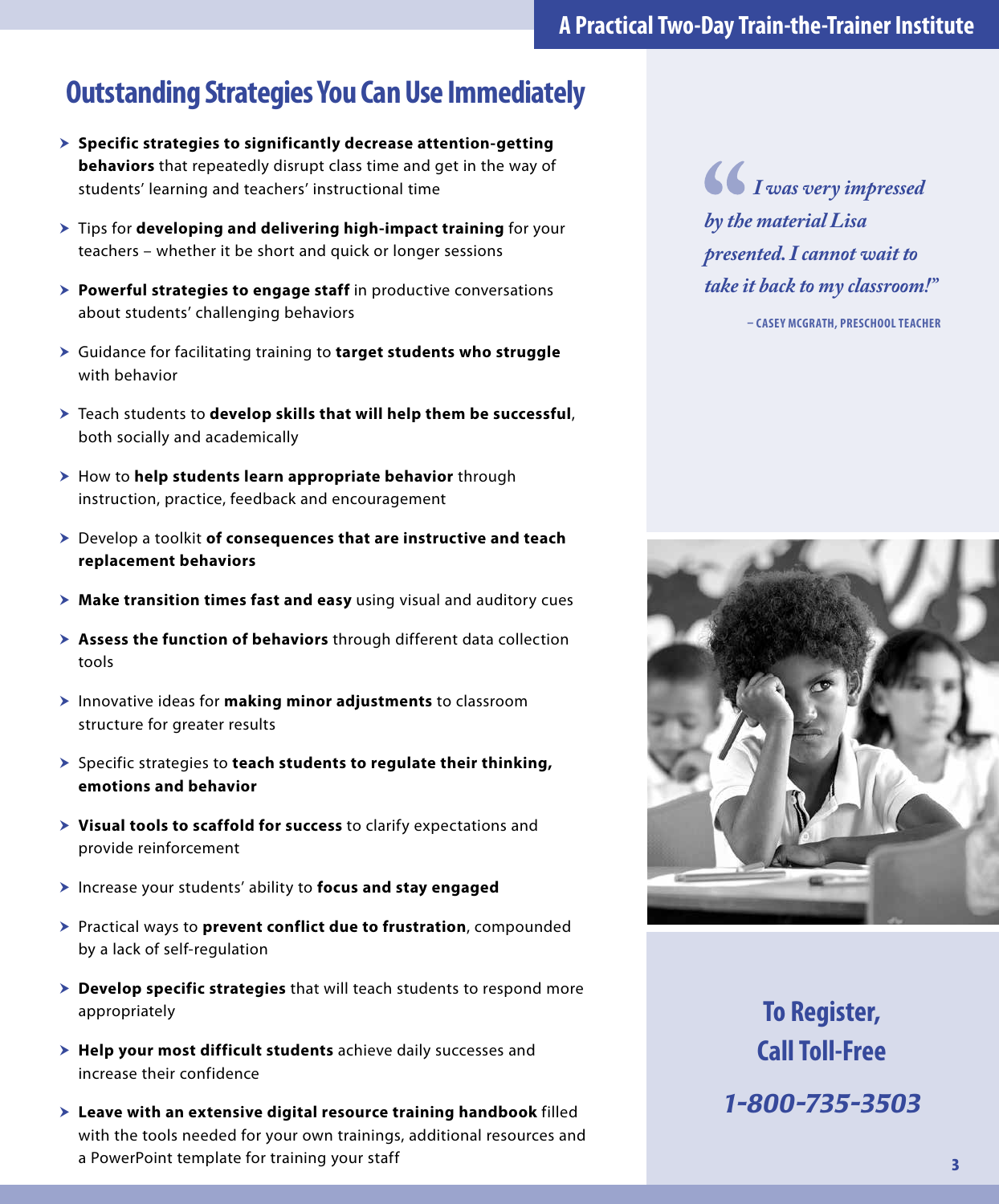# **A Message From Institute Leader, Lisa Rogers** Dear Colleague:



*No matter your current position, you will leave with a full supply of ideas and tools to use as you support others who work with challenging and attention-getting behaviors."*



Bureau of Education & Research 915 118th Avenue SE • PO Box 96068 • Bellevue, WA 98009-9668 Phone (800) 735-3503 • Fax (425) 453-1134 • www.ber.org

Join me for a unique, two-day train-the-trainer institute focusing on best practices for working with the challenging, attention-getting behaviors that we are seeing more and more of in our preschool-second grade students. Like all educators who work with young students, I'm sure you have beautiful young students who you care about deeply. I'll also bet that you are passionate about your life as a teacher and consider each day a gift of possibilities – and you have one, two or maybe more students that have rocked your world a bit. They might not sit when you tell them to sit, or they might even scream, run out of the room, talk incessantly, push others or run around – and all the strategies you have used before don't seem to work.

During our two days, I will give you dozens of practical, doable strategies to stop the cycle of repeated, attention-getting behaviors that get in the way of productive class activities and learning. We will explore specific ways to use visual and auditory cues, transition routines, and strategies to teach students to regulate their thinking, emotions and behavior, as well as how to increase young students' ability to focus and stay engaged. We will also look at what to do during and after a tantrum to defuse the situation and reduce re-occurrences.

This will be an active, fast-paced, two-day event filled with activities and applications, as well as the opportunity to transfer and personalize training tips to make them your own. No matter your current position, you will leave with a full supply of ideas and tools to use as you support others who work with challenging and attention-getting behaviors.

I hope you will join me so that we can work together to build new strategies and help your students develop the skills and behaviors that you and I know they will need to be successful inside and outside your classroom. I promise you will leave with a toolkit of strategies that really work, along with a renewed energy to do the valuable work of teaching young children! I look forward to meeting you at the institute.

Sincerely,

Sisa Bogers

Lisa Rogers

**P.S.** Be prepared to leave with **dozens of practical solutions** to develop social skills that help young children respond in more appropriate and acceptable ways and that you will be able to use to train others in your school(s) and district.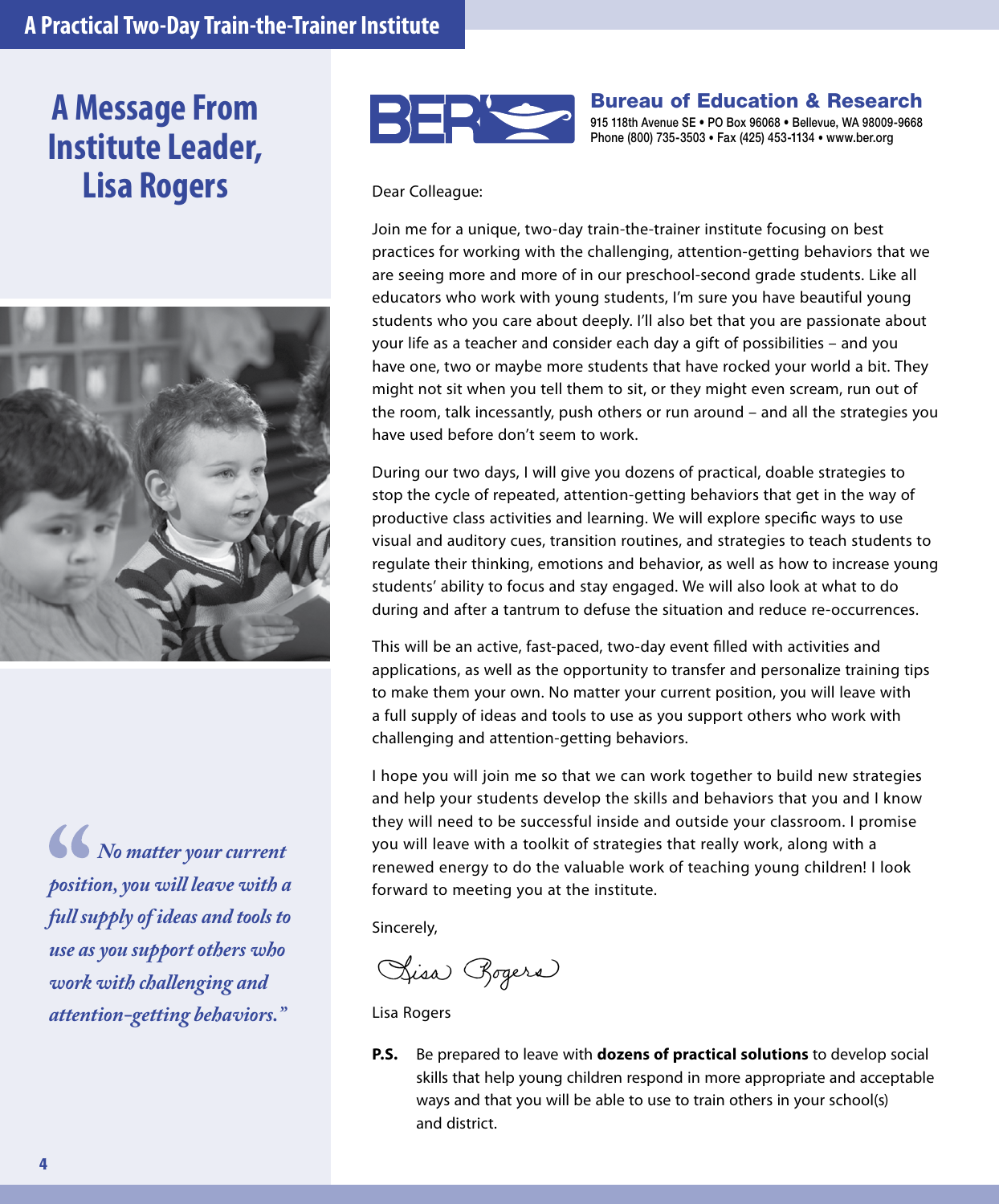# **What Your Colleagues Say About Lisa Rogers**

*"This was life-changing for me. It is nice to step away and self-evaluate while learning incredible, tangible skills to better my classroom. I am leaving filled with hope."* **– Camilla McCammon, First Grade Teacher**

*"I love that everything Lisa shared is research-based. She is so knowledgable about behavior."* **– Lora Webster, First Grade Teacher**

*"A fabulous way to spend my day! After many years in the classroom, it's nice to come to an institute and gain new knowledge and resources. Thank you for your expertise, research, resources, and activities."* **– Bradi Holder, First Grade Teacher**

*"I've previously attended Lisa's seminars and have never been disappointed. I always leave with hundreds of strategies to support all of my students."*

**– Emily Watto, Kindergarten Teacher**



# **About BER Institutes**

#### **Outstanding Instructors**

All programs are led by outstanding, top-rated BER national trainers.

#### **Extensive Digital Resource Handbook**

You'll receive an extensive digital resource handbook full of practical strategies and resources.

#### **Highly Interactive**

You'll be able to ask questions, consult with the instructor, and share ideas with other participants.

#### **Program Guarantee**

As we have for 44 years, we guarantee the high quality of our programs. If you are not satisfied, we'll give you a 100% refund.

# **Uniquely Qualified Instructor**

**Lisa Rogers** is an acclaimed presenter and veteran educator who specializes in working with preschool – second grade students. She has over 20 years of experience in working with young children who exhibit difficult behaviors that prevent them from learning and socializing appropriately with others. Lisa's extensive experience provides a practical perspective for teaching students who have attention-seeking behaviors and self-regulation deficits including impulsivity, lack of focus and an inability to think and plan actions, which often lead to tantrums.

Lisa is a frequent presenter at local and state conferences and has developed inclusive education training modules with accompanying videos. She is the author of *Current, Best Strategies to Decrease Attention-Getting and Tantrum Behaviors: Practical Solutions for Disruptive Students (Preschool-Second Grade)*, the extensive digital resource handbook you will receive at the two-day institute. It is filled with research-based ideas and strategies you will be able to immediately apply or adapt in your own schools and use to train others.

**You won't want to miss this unique two-day train-the trainer institute where Lisa will answer your questions and provide solutions to addressing your students' most challenging behaviors!**

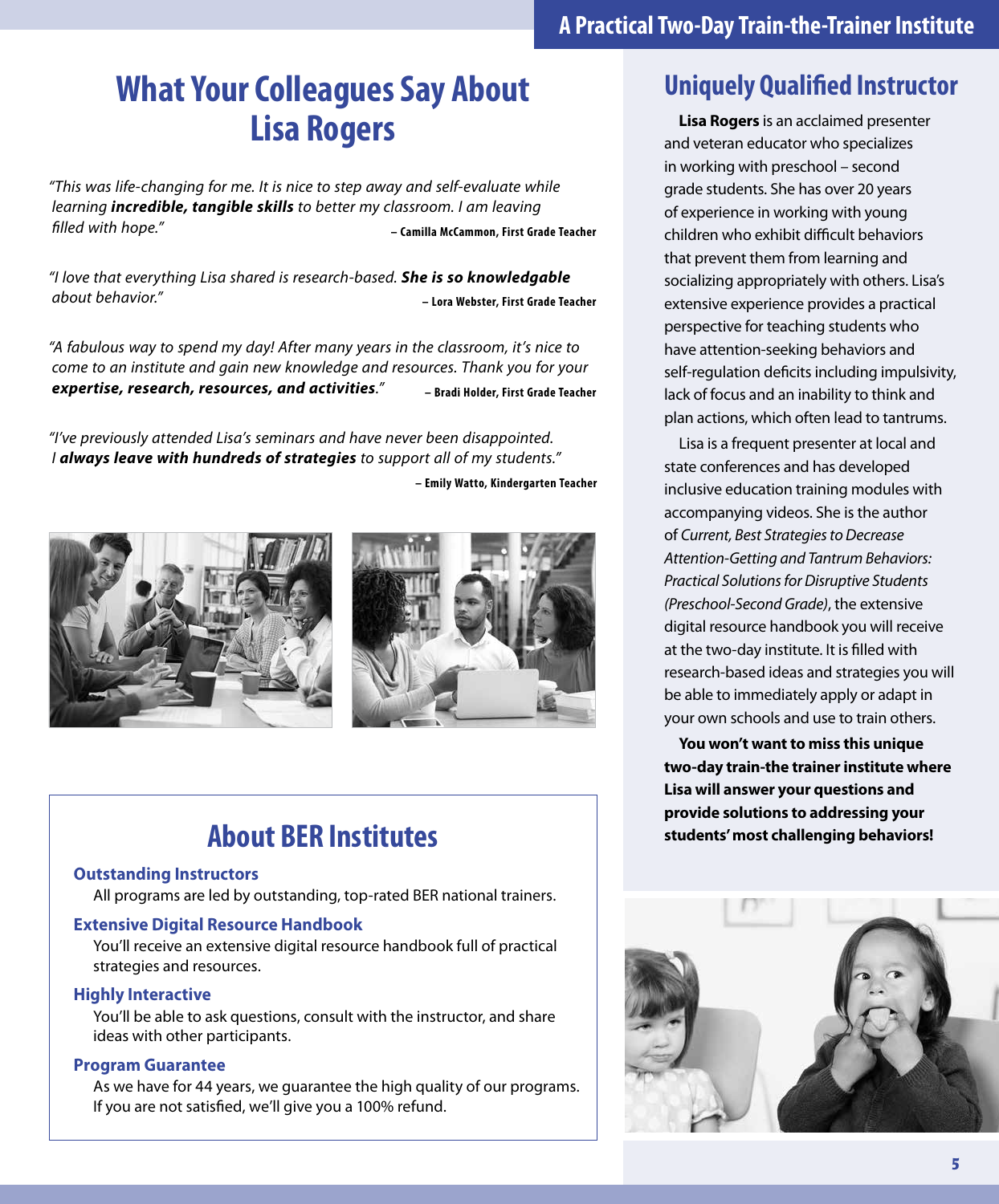### **A Practical Two‑Day Train‑the‑Trainer Institute**

# **Special Benefits of Attending**



### **Who Should Attend**

Teacher Leaders, Early Childhood Educators, Early Childhood Directors, Headstart Staff, Preschool Teachers, Counselors, Special Education Staff, Child Care Providers, Title I Staff, and Administrators

*Great resources and truly practical solutions any educator can implement in their classroom. Every teacher should attend this institute."*

**– STEPHANIE DANG, EDUCATION SPECIALIST**

### **On-Site Training**

Most BER institutes can be brought to your school or district in-person or online. See the options at www.ber.org/onsite or call 877-857-8964 to speak to one of our On-Site Training Consultants.

#### **Extensive Digital Resource Handbook**

Each participant will receive an extensive digital resource handbook giving you access to countless strategies. The handbook includes:

- Visual strategies to prevent off-task and other behavioral challenges
- Goal setting and self-evaluation forms
- Choice boards and "I Can…" charts to increase focus, attention and motivation
- What to say and do when your students struggle to stay engaged
- Strategies to de-escalate anger and frustration, and fun ways to transition and celebrate success

#### **Consultation Available**

Disruptive Students (Preschool-Second Grade) RESOURCE HANDBOOK by Lisa Rogers

Train-The-Trainer Institute Current, Best Strategies to Decrease Attention-Getting and Tantrum Behaviors: Practical Solutions for

BER'<del>e</del> Bureau of Education & Research

Lisa Rogers will be available to answer your specific questions and the unique needs of your own program.

#### **Meet Inservice Requirements / Earn State CEUs**

Participants of Live Online Institutes and those completing the Recorded Version online can receive a certificate of participation that may be used to verify ten continuing education hours. For details about state CEUs available, visit www.ber.org/ceus

#### **Earn One to Four Graduate Semester Credits**



University of  $\int$ clobal  $\frac{$  Anonprofi

Up to four graduate level professional development Massachusetts credits are available with an additional fee and completion of follow-up practicum activities. Details

for direct enrollment with University of Massachusetts Global will be available at this program.

### **Can't Attend?**

### **Other Professional Development Options:**

#### **Recorded Version of the Institute**  $\overline{P}$

A video recorded version of this institute will be available to take online at your convenience. You'll have access to the entire course and to the extensive digital resource handbook. Optional CEUs and graduate credit available. To enroll, see registration form on page 7.

#### $\mathbf{P}^{\mathbf{Q}}$ **Related On-Demand Online Courses**

Two related On Demand Video-Based Online Learning courses, *Decrease Attention-Getting and Tantrum Behaviors: Practical Solutions,* for Grades PK-2, and *Discipline Strategies for Dealing with Challenging, Difficult Students,* for Grades K-2, are available for immediate registration. To enroll, visit www.ber.org/online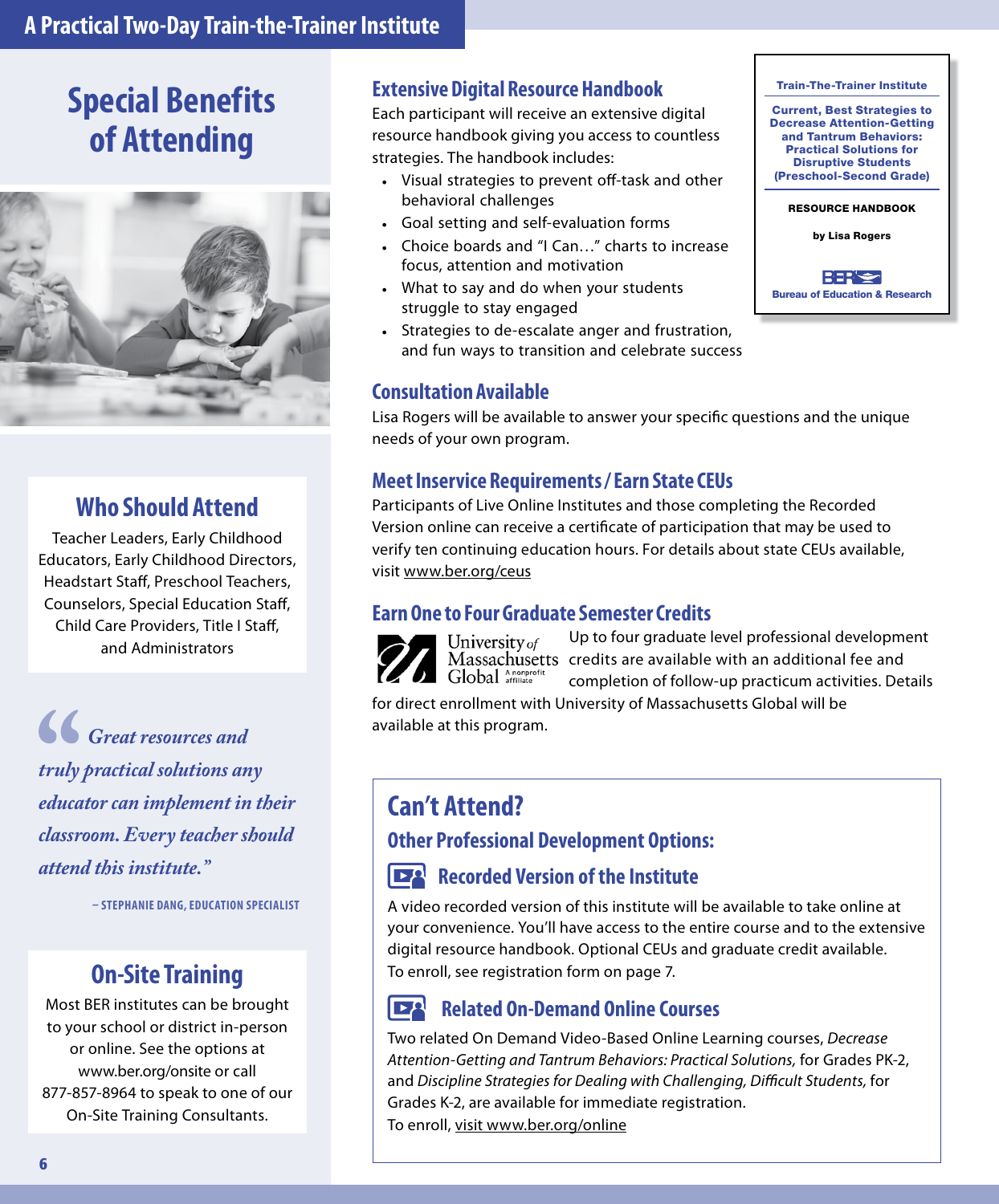### **Two‑Day Train‑The‑Trainer Institute**

**Current, Best Strategies to Decrease Attention-Getting and Tantrum Behaviors: Practical Solutions for Disruptive Students (Preschool-Second Grade)**

#### **Registration (VDR2M1)**

 **1. July 11-12, 2022** (Start time: 9 AM Central)  $-$ or  $-$ 

#### **2. I'd like to order the recorded version of this institute**

| <b>FIRST NAME</b>                                                | M.I.               | <b>LAST NAME</b>                                   |  |
|------------------------------------------------------------------|--------------------|----------------------------------------------------|--|
|                                                                  |                    |                                                    |  |
|                                                                  |                    |                                                    |  |
| POSITION, SUBJECT TAUGHT                                         | <b>GRADE LEVEL</b> |                                                    |  |
|                                                                  |                    |                                                    |  |
|                                                                  |                    |                                                    |  |
| SEMINAR LOCATION NUMBER: _______________ (Please see list above) |                    |                                                    |  |
|                                                                  |                    | List additional registrants on a copy of this form |  |
|                                                                  |                    |                                                    |  |
| <b>SCHOOL NAME</b>                                               |                    |                                                    |  |
|                                                                  |                    |                                                    |  |
|                                                                  |                    |                                                    |  |
| SCHOOL MAILING ADDRESS                                           |                    |                                                    |  |
|                                                                  |                    |                                                    |  |
|                                                                  |                    |                                                    |  |
| <b>CITY &amp; STATE</b>                                          |                    | ZIP CODE                                           |  |
|                                                                  |                    |                                                    |  |
| <b>SCHOOL PHONE NUMBER</b>                                       |                    | <b>HOME PHONE NUMBER</b>                           |  |
|                                                                  |                    |                                                    |  |
|                                                                  |                    |                                                    |  |
|                                                                  |                    |                                                    |  |

#### *Registration confirmations and login details are sent via e-mail*

E-MAIL ADDRESS (REQUIRED FOR EACH REGISTRANT)

HOME MAILING ADDRESS

CITY & STATE ZIP CODE

#### **IMPORTANT: PRIORITY ID CODE IMPORTANT – PRIORITY ID CODE: EVDR2M1**

### **METHOD OF PAYMENT – Group Discount Available**

**The registration fee is \$645 per person,** for groups of three or more registering at the same time, the fee is \$595 per person. **Payment is due prior to the program.** No cash please.

| $\Box$ A check (payable to <b>Bureau of Education &amp; Research</b> ) is attached |                                                |  |                                                   |                         |  |
|------------------------------------------------------------------------------------|------------------------------------------------|--|---------------------------------------------------|-------------------------|--|
|                                                                                    |                                                |  | (Be sure to include priority ID code on the P.O.) |                         |  |
|                                                                                    | Charge my: $\square$ MasterCard $\square$ VISA |  | $\Box$ Discover                                   |                         |  |
|                                                                                    |                                                |  |                                                   | MO/YR                   |  |
|                                                                                    |                                                |  |                                                   | (Found on back of card) |  |
| Please print name as it appears on card                                            |                                                |  |                                                   |                         |  |

#### **FIVE EASY WAYS TO REGISTER:**

- **REGISTER ONLINE at: www.ber.org**
- **EMAIL this form to: register@ber.org**
	- **PHONE toll-free: 1-800-735-3503**  (Weekdays 5:30 am ‑ 4:00 pm Pacific Time)
- **FAX this form to: 1-425-453-1134**

**MAIL this form to: Bureau of Education & Research** 915 118th Avenue SE • PO Box 96068 Bellevue, WA 98009‑9668

#### **Program Hours**

- All Live Online Institute start times are described on the cover
- Check-in 15 minutes prior to the institute
- Live Online Institutes are five hours in length plus breaks
- Registrants will receive login information by email four days before their Live Online Institute

#### **Fee**

The registration fee is \$645 per person, \$595 per person for groups of three or more registering at the same time. Call us at 1-800-735-3503 for groups of ten or more. **Payment is due prior to the program.** Fee includes institute registration, a certificate of participation and an extensive digital resource handbook. The fee is the same for Live Online Insitutes or Recorded Institutes.

#### **Cancellations/Substitutions**

100% of your paid registration fee will be refunded if you can't attend and notify us at least 10 days before the institute. Late cancellations made prior to the event date will be refunded less a \$15 service fee. Substitutions may be made at any time without charge.

#### **Further Questions**

Call the Bureau of Education & Research (800) 735-3503 or visit us online at **www.ber.org**. The Bureau is North America's leading presenter of PD training for professional educators. Programs are based on sound research, are highly practical in content and consistently receive excellent evaluations.

#### **Program Guarantee**

We stand behind the high quality of our programs by providing the following unconditional guarantee: If you are not satisfied with this program, we'll give you a 100% refund of your registration fee.